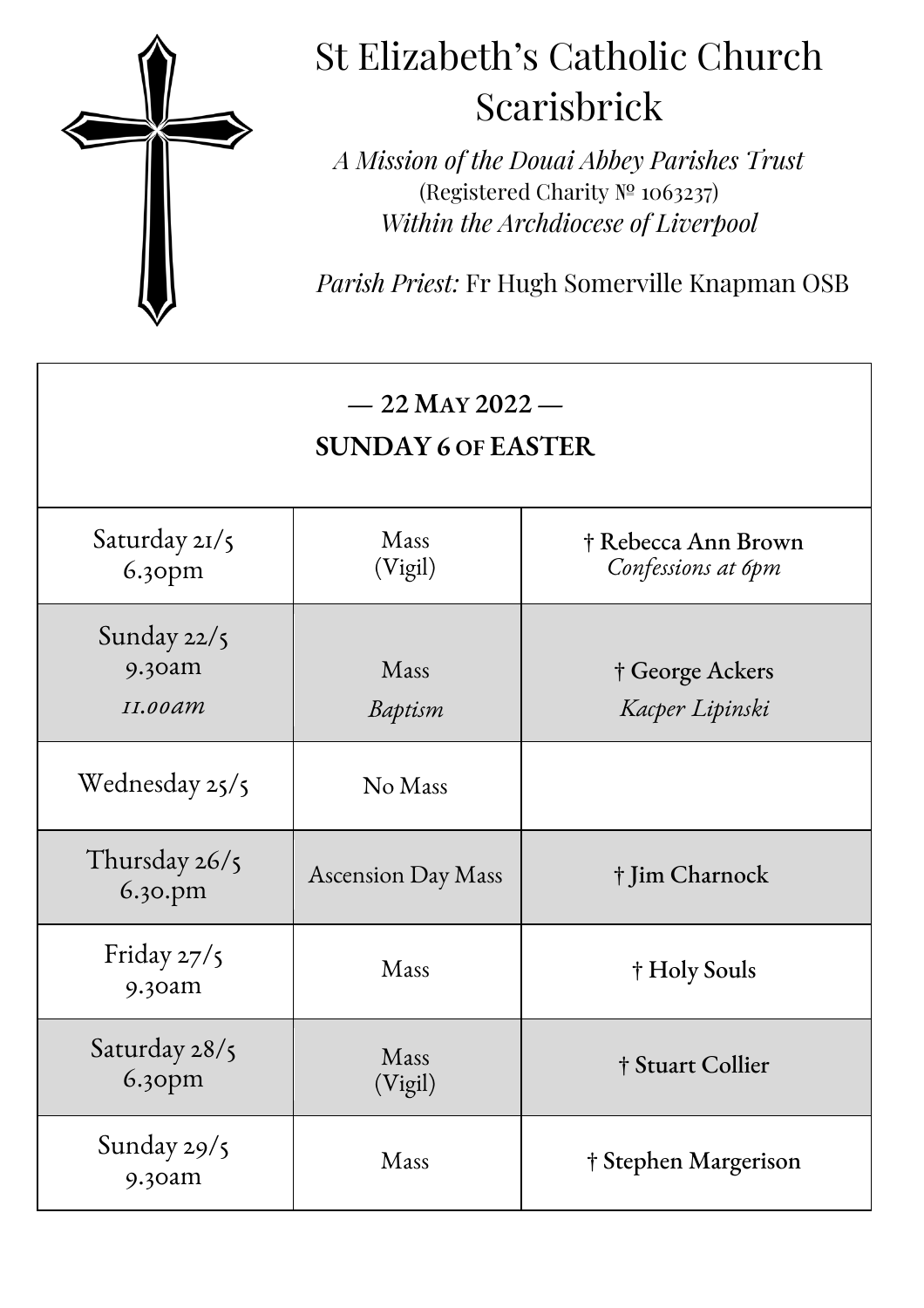## **From the Pastor's Desk**

HIS COMING THURSDAY IS ASCENSION DAY. Normally it is a Holy Day of Obligation THIS COMING THURSDAY IS ASCENSION DAY. Normally it is a Holy Day of Obligation<br>but the bishops suspended the obligation in March 2020 when the lockdown was introduced for the pandemic. On Pentecost Sunday the obligation will be reinstated. This causes even the clergy some pause for thought. On the one hand, it is clear that to be a Catholic it is not possible to go solo. Christians are children of God as part of the Body of Christ, the Church. Christ's preparations before he returned in his personal body to the Father make it clear that expects Christians to be together: love one another, bear fruit that will last, go out and proclaim the good news, do this in memory of me. So it is logical as well as necessary that Christians gather on Sunday to worship God as the Church and to celebrate the Eucharist "in memory of me."

On the other hand, many clergy would concede that it is far from ideal to oblige people to come to Mass who do not *want* to come to Mass. On a more pragmatic level, such people usually contribute little in prayer or spirit, and often can unsettle others. On a deeper level, their problem is one of faith, and if it is anything Sunday Mass is the gathering of those who have faith.

That said, perhaps we have all experienced a time when we were obliged to do something we did not want to do, only later to be grateful that we did. Most of us as children, or teenagers anyway, probably found school a hassle and imposition on our time; we would have preferred to spend it more happily wasting it! But surely must of us are now grateful for the education we were given, that allowed as to make choices in our later lives. Literacy and numeracy alone justify all those uncool years at school.

So soon all those who have been staying away from Sunday Mass and Holy Days are being required to return. Coming to join the local Church in worship of God every Sunday is a happy duty that turns our often glib words of faith into action. If we are not "feeling" it then perhaps it is a phase we need to ride through with our teeth gritted until we get through it and find ourselves glad we did not slip away from the life of faith with the Church. An hour a week is not the biggest demand faith makes of us; in fact, it is probably the smallest. Some words of our Lord in Matthew 25 or Luke 16: Since you have been faithful in a small thing, you will be entrusted with greater. A little healthy discipline now will bring a rich reward. We will not be judged on our feelings but our deeds.

See you all at Mass!

Fr Hugh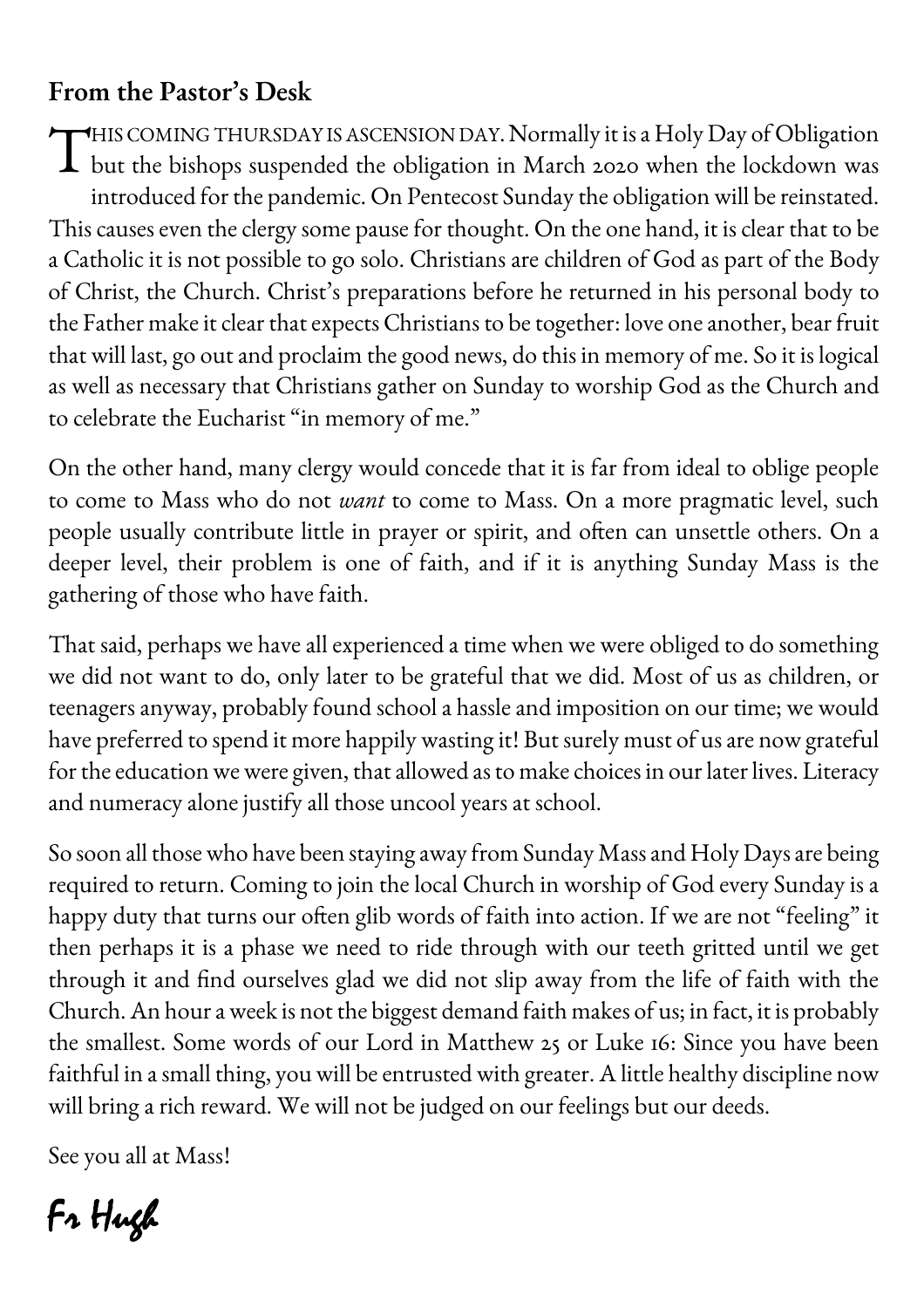#### **The sick and others needing prayer**

Terry Turner, Sue Carver, Philip & Eva Molyneux, Joan Fawson, Ronnie Charnock, Tess Mills, Jean Olverson.

*Please let the Parish Office know if anyone who cannot come to church would like Holy Communion at home or a visit from Fr Hugh.*

#### **Anniversaries this week (within the last 10 years)**

Rebecca Ann Brown, Michael Branwood, Joan Riozzi

#### **Fist Holy Communion Preparation**

There is a session after Mass today. Please pray for Sienna, Sam, Alex, Niamh, Harriet, Marco, Esme, Evan, Imogen and Shaun who will be making their First Holy Communion on the Feast of Corpus Christi, 19 June.

#### **Ascension Thursday & Sunday Obligation**

Thursday this week is the Solemnity of the Lord's Ascension. Normally this would be a Holy Day of Obligation but the normal obligations to attend Mass were suspended by the bishops during the pandemic. Thus, there will be only one Mass for the Ascension, an evening Mass as usual for Thursdays, but at *6.30pm*, not the usual 7pm. This means there will be no public rosary before Mass.

*\*Please note that the obligation to attend Mass on Sundays and the specified Holy Days will be restored on the Solemnity of Pentecost, Sunday 5 June. Unless ill or infirm, all Catholics must now return to Mass on Sundays and the specified holy days.\**

#### **St Mary's School History**

St Mary's School celebrates its 150th anniversary this year. Mary Ormsby is writing a school history and would like to determine levels of interest before printing.

The booklet will be A5, black and white with a colour cover and approximately 120 pages. There will be some full school photos where these can be found. The information has mainly come from the school archives, but it also includes personal memories from former pupils and a section on the links with the parish.

The target price is  $\mathcal{L}_5$  per copy, which will cover costs. The parish council has provided a small grant, but to cover all printing costs 100 copies would need to be sold. The publication date is 8 December, the Immaculate Conception. Please can you let Mary know if you would be prepared to buy a copy.